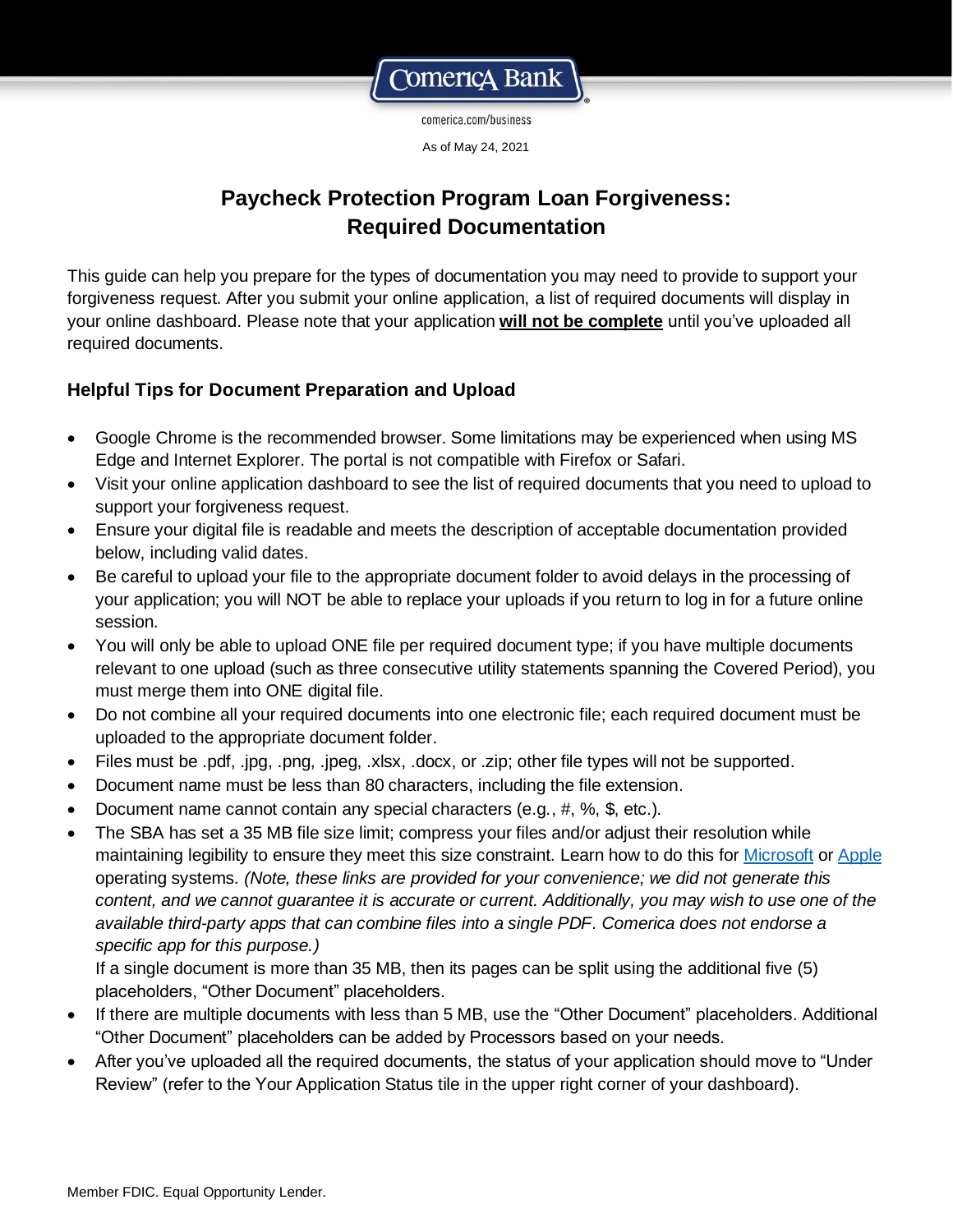comerica.com/business

• Once you have completed the submission of all required documents, we will review your application details and email you if additional information is needed or notify you to check the Message Center in your online application dashboard.

#### **General Documentation Guidelines**

- Per Small Business Administration (SBA) rules, the Borrower on the Paycheck Protection Program (PPP) loan must incur and pay the costs submitted for PPP loan forgiveness, except for limited circumstances.
- Supporting documentation should include the applicant name(s), date(s) and amount(s). For payroll documentation, the gross amount of payroll is required. The term "cash compensation" includes salary, wages, commissions, tips, paid leave and any allowance for separation or dismissal.
- Verify that dates for eligible amounts of expense and payment fall within the Covered Period rules. Expenses incurred and paid outside of these time frames for payroll **are not eligible** for forgiveness.
- Please highlight the amounts entered into the forgiveness application on the submitted documentation and/or include a summary for each of the eligible expense amounts to reconcile the amounts on the documentation with the amounts entered into the SBA PPP forgiveness application.
- SBA guidance for supporting documentation for owner's compensation for specific corporate entity types can be found in the [Frequently Asked Questions on PPP Loan Forgiveness.](https://home.treasury.gov/system/files/136/PPP--Loan-Forgiveness-FAQs.pdf)
- Verify that the owner's compensation values are not entered in both the gross compensation line as well as the owner's compensation line.
- Clarify if the same invoice and account number is being used for multiple nonpayroll-eligible expenses (e.g., telephone and internet services).
- Nonpayroll expenses must be evidenced prior to February 15, 2020, for each account that is submitted as an eligible expense during the Covered Period.
- If cancelled checks are provided as evidence of payment, both the front and back of check must be uploaded.

#### **Payroll Documentation**

The Payroll documentation provided must be for the Covered Period. In the new application form, you have the option to elect your Covered Period length, provided that it is at least eight weeks and not more than 24 weeks.

**Covered Period Definition:** The Covered Period begins on the date the loan was originally disbursed. It ends on a date selected by the Borrower that is at least eight weeks following the date of loan disbursement and not more than 24 weeks after the date of loan disbursement.

- 1. **Evidence of Cash Compensation Paid:** Merge multiple pages into ONE DIGITAL FILE (must be .pdf, .jpg, .png, .jpeg, .xlsx, .docx, or .zip; other file types will not be supported). This includes thirdparty payroll service provider reports or bank account statements evidencing the amount of cash compensation paid to employees.
- 2. **Evidence of Employer Contributions to Employee Health Insurance**: Merge multiple pages into ONE DIGITAL FILE (must be .pdf, .jpg, .png, .jpeg, .xlsx, .docx, or .zip; other file types will not be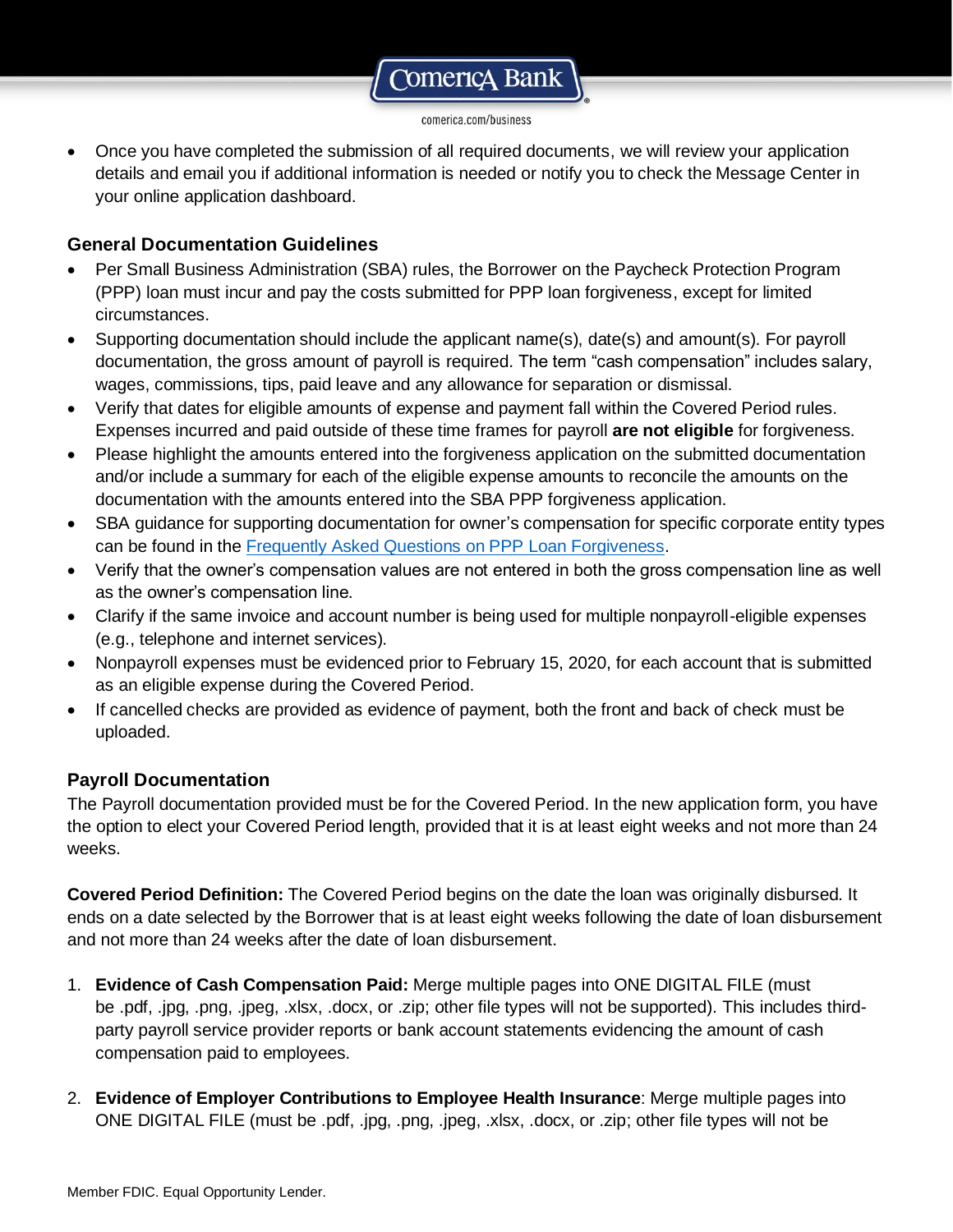#### comerica.com/business

supported). This includes payment receipts, cancelled checks, or account statements evidencing the amount of any employer contributions to employee health insurance included in the forgiveness amount.

- 3. **Evidence of Employer Contribution to Employee Retirement Benefits**: Merge multiple pages into ONE DIGITAL FILE (must be .pdf, .jpg, .png, .jpeg, .xlsx, .docx, or .zip; other file types will not be supported). This includes payment receipts, cancelled checks, or account statements evidencing the amount of any employer contributions to employee retirement plans included in the forgiveness amount.
- 4. **Evidence of Payroll Taxes Paid**: Merge multiple pages into ONE DIGITAL FILE (must be .pdf, .jpg, .png, .jpeg, .xlsx, .docx, or .zip; other file types will not be supported). This includes employer-only state and local payroll tax forms (or equivalent third-party payroll service provider reports) for the periods that overlap with the Covered Period that show payroll tax filings or what will be reported, and state quarterly business and individual employee wage reporting and unemployment insurance tax filings or what will be reported. **Do not** provide employee withheld tax information.
- 5. **Compensation to Owners – Evidence of 2019 Owner(s) Compensation**: Merge multiple pages into ONE DIGITAL FILE (must be .pdf, .jpg, .png, .jpeg, .xlsx, .docx, or .zip; other file types will not be supported). This includes evidence of 2019 total compensation paid to owners. Documentation may include tax filings based on business type (e.g., K-1, 1040 Schedule C, etc.)
- 6. **Compensation to Owners Proof of Payment(s):** Merge multiple pages into ONE DIGITAL FILE (must be .pdf, .jpg, .png, .jpeg, .xlsx, .docx, or .zip; other file types will not be supported). This includes proof of payments made during the Covered Period, and one month following the Covered Period (if applicable). Documentation may include bank statements, cancelled checks or third-party payroll processor reports, but it is recommended that the SBA PPP Frequently Asked Questions are reviewed for acceptable types of documents for various corporate entity types.
- 7. **FTE Evidence of Average Number of FTE During Reference Period:** Merge multiple pages into ONE DIGITAL FILE (must be .pdf, .jpg, .png, .jpeg, .xlsx, .docx, or .zip; other file types will not be supported). This includes documentation showing the average number of FTE employees on payroll per week for the reference period selected for purposes of completing PPP Schedule A, line 11. Documentation may include payroll tax filings or what will be reported, and state quarterly business and individual employee wage reporting and unemployment insurance tax filings or what will be reported.

As a reminder, it is your obligation as the Borrower to provide an accurate calculation of the loan forgiveness amount, which includes determining whether an individual is an eligible employee and the amount of eligible payroll costs for each eligible employee.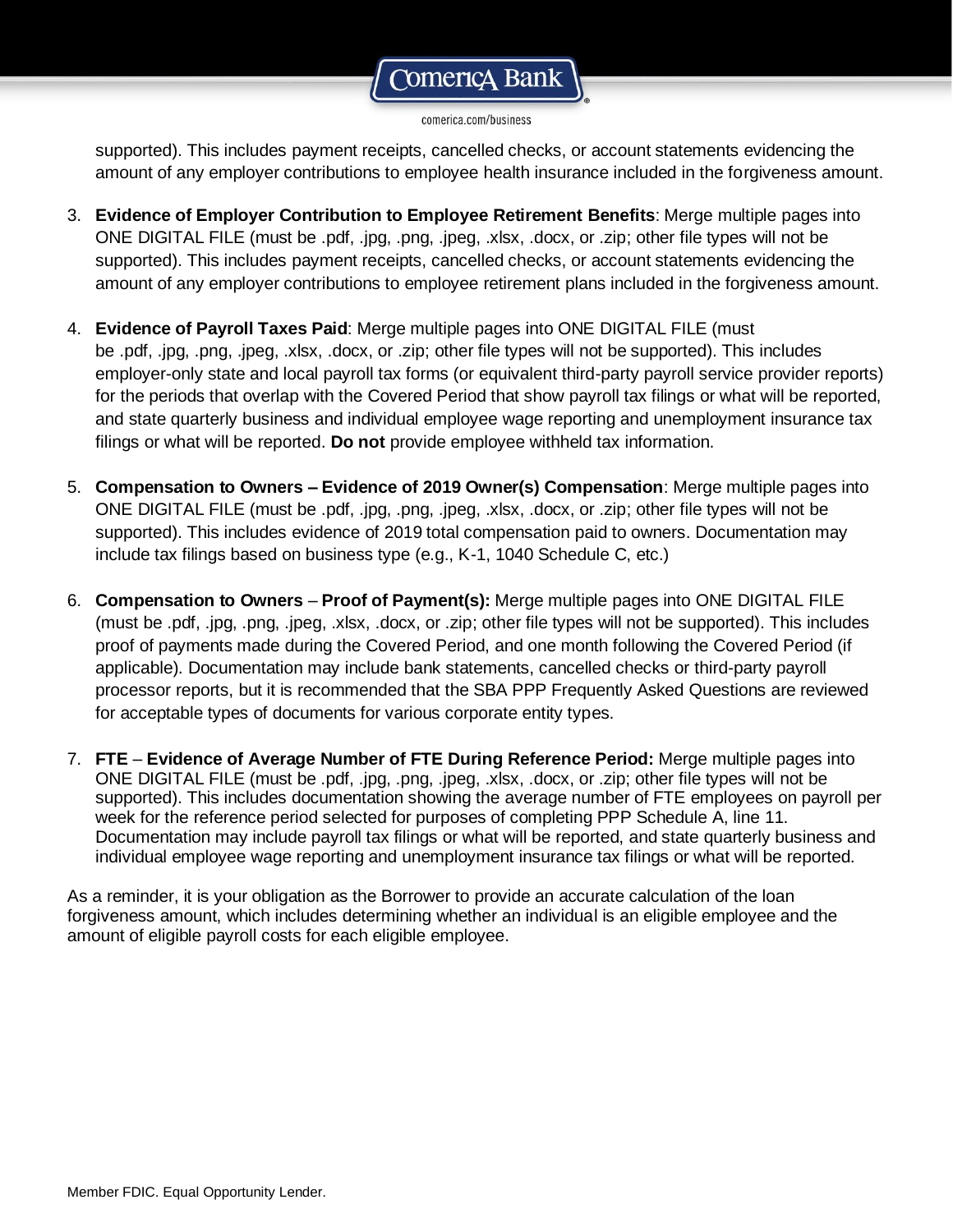

### **Eligible Nonpayroll Expenses**

**Covered Period Definition:** The Covered Period begins on the date the loan was originally disbursed. It ends on a date selected by the Borrower that is at least eight weeks following the date of loan disbursement and not more than 24 weeks after the date of loan disbursement.

- 8. **Mortgage Interest – Evidence of Active Before 2/15/2020:** Merge multiple pages into ONE DIGITAL FILE (must be .pdf, .jpg, .png, .jpeg, .xlsx, .docx, or .zip; other file types will not be supported). This includes amortization schedule or account statement evidencing obligations were effective prior to February 15, 2020. Documentation needs to include corresponding account number outlining the business' mortgage interest that began prior to February 15, 2020.
- 9. **Mortgage Interest – Evidence of Obligation(s):** Merge multiple pages into ONE DIGITAL FILE (must be .pdf, .jpg, .png, .jpeg, .xlsx, .docx, or .zip; other file types will not be supported). This includes amortization schedule or account statements evidencing the amounts due (interest portion) that were paid using PPP funds.
- 10. **Mortgage Interest – Proof of Payment(s):** Merge multiple pages into ONE DIGITAL FILE (must be .pdf, .jpg, .png, .jpeg, .xlsx, .docx, or .zip; other file types will not be supported). This includes proof of payments made during the Covered Period (e.g., cancelled checks, DDA account transactions, etc.) and one month following the Covered Period that were paid using PPP funds (if applicable).
- 11. **Rent/Lease – Evidence of Active Before 2/15/2020**: Merge multiple pages into ONE DIGITAL FILE (must be .pdf, .jpg, .png, .jpeg, .xlsx, .docx, or .zip; other file types will not be supported). This includes lease agreement or account statement evidencing obligations were effective prior to February 15, 2020. Documentation needs to include corresponding account number or address outlining the business' rent or lease that began prior to February 15, 2020.
- 12. **Rent/Lease – Evidence of Obligation(s)**: Merge multiple pages into ONE DIGITAL FILE (must be .pdf, .jpg, .png, .jpeg, .xlsx, .docx, or .zip; other file types will not be supported). This includes lease agreements or account statements evidencing the amounts due that were paid using PPP funds.
- 13. **Rent/Lease – Proof of Payment(s)**: Merge multiple pages into ONE DIGITAL FILE (must be .pdf, .jpg, .png, .jpeg, .xlsx, .docx, or .zip; other file types will not be supported). This includes proof of payments made during the Covered Period (e.g., cancelled checks, DDA account transactions, bank statements, rent/lease payment receipts) and one month following the Covered Period that were paid using PPP funds (if applicable).
- 14. **Electricity – Evidence of Active Before 2/15/2020**: Merge multiple pages into ONE DIGITAL FILE (must be .pdf, .jpg, .png, .jpeg, .xlsx, .docx, or .zip; other file types will not be supported). This includes an invoice with corresponding account number outlining the business' electricity expense that began prior to February 15, 2020.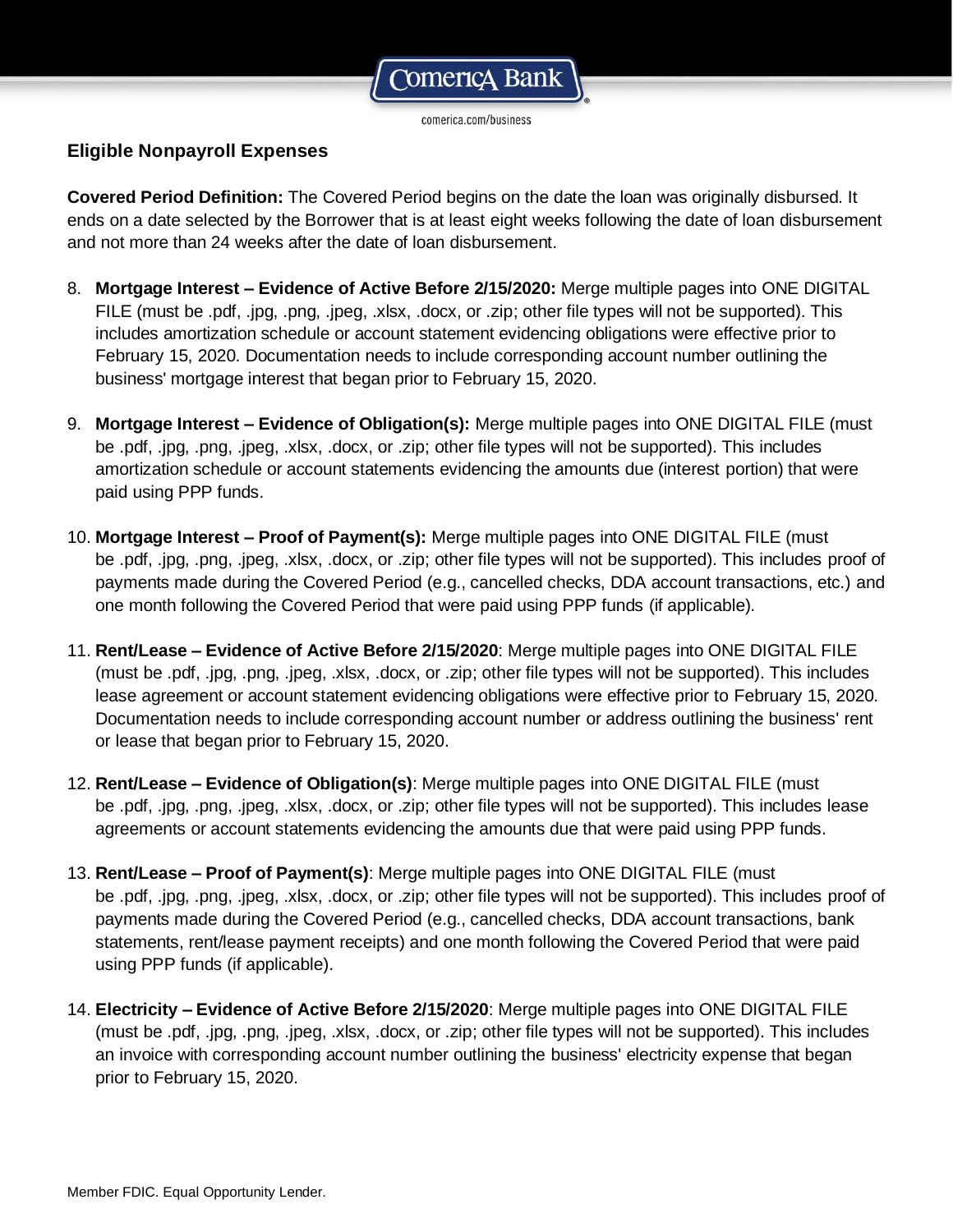comerica.com/business

- 15. **Electricity – Evidence of Service(s)**: Merge multiple pages into ONE DIGITAL FILE (must be .pdf, .jpg, .png, .jpeg, .xlsx, .docx, or .zip; other file types will not be supported). This includes invoices evidencing the amounts due that were paid using PPP funds.
- 16. **Electricity – Proof of Payment(s)**: Merge multiple pages into ONE DIGITAL FILE (must be .pdf, .jpg, .png, .jpeg, .xlsx, .docx, or .zip; other file types will not be supported). This includes proof of payments made during the Covered Period (e.g., cancelled checks, DDA account transactions, bank statements, utility payment receipts) and one month following the Covered Period that were paid using PPP funds (if applicable).
- 17. **Gas – Evidence of Active Before 2/15/2020**: Merge multiple pages into ONE DIGITAL FILE (must be .pdf, .jpg, .png, .jpeg, .xlsx, .docx, or .zip; other file types will not be supported). This includes invoices evidencing gas utilities were in service prior to February 15, 2020.
- 18. **Gas – Evidence of Service(s)**: Merge multiple pages into ONE DIGITAL FILE (must be .pdf, .jpg, .png, .jpeg, .xlsx, .docx, or .zip; other file types will not be supported). This includes invoices evidencing the amounts due that were paid using PPP funds.
- 19. **Gas – Proof of Payment(s)**: Merge multiple pages into ONE DIGITAL FILE (must be .pdf, .jpg, .png, .jpeg, .xlsx, .docx, or .zip; other file types will not be supported). This includes proof of payments made during the Covered Period (e.g., cancelled checks, DDA account transactions, bank statements, utility payment receipts) and one month following the Covered Period that were paid using PPP (if applicable).
- 20. **Water – Evidence of Active Before 2/15/2020**: Merge multiple pages into ONE DIGITAL FILE (must be .pdf, .jpg, .png, .jpeg, .xlsx, .docx, or .zip; other file types will not be supported). This includes an invoice with corresponding account number outlining the business' water expense that began prior to February 15, 2020.
- 21. **Water – Evidence of Service(s**): Merge multiple pages into ONE DIGITAL FILE (must be .pdf, .jpg, .png, .jpeg, .xlsx, .docx, or .zip; other file types will not be supported). This includes invoices evidencing the amounts due that were paid using PPP funds.
- 22. **Water – Proof of Payment(s)**: Merge multiple pages into ONE DIGITAL FILE (must be .pdf, .jpg, .png, .jpeg, .xlsx, .docx, or .zip; other file types will not be supported). This includes proof of payments made during the Covered Period (e.g., cancelled checks, DDA account transactions, bank statements, utility payment receipts) and one month following the Covered Period that were paid using PPP (if applicable).
- 23. **Transportation – Evidence of Active Before 2/15/2020:** Merge multiple pages into ONE DIGITAL FILE (must be .pdf, .jpg, .png, .jpeg, .xlsx, .docx, or .zip; other file types will not be supported). This includes an invoice with corresponding account number outlining the business' transportation expense that began prior to February 15, 2020.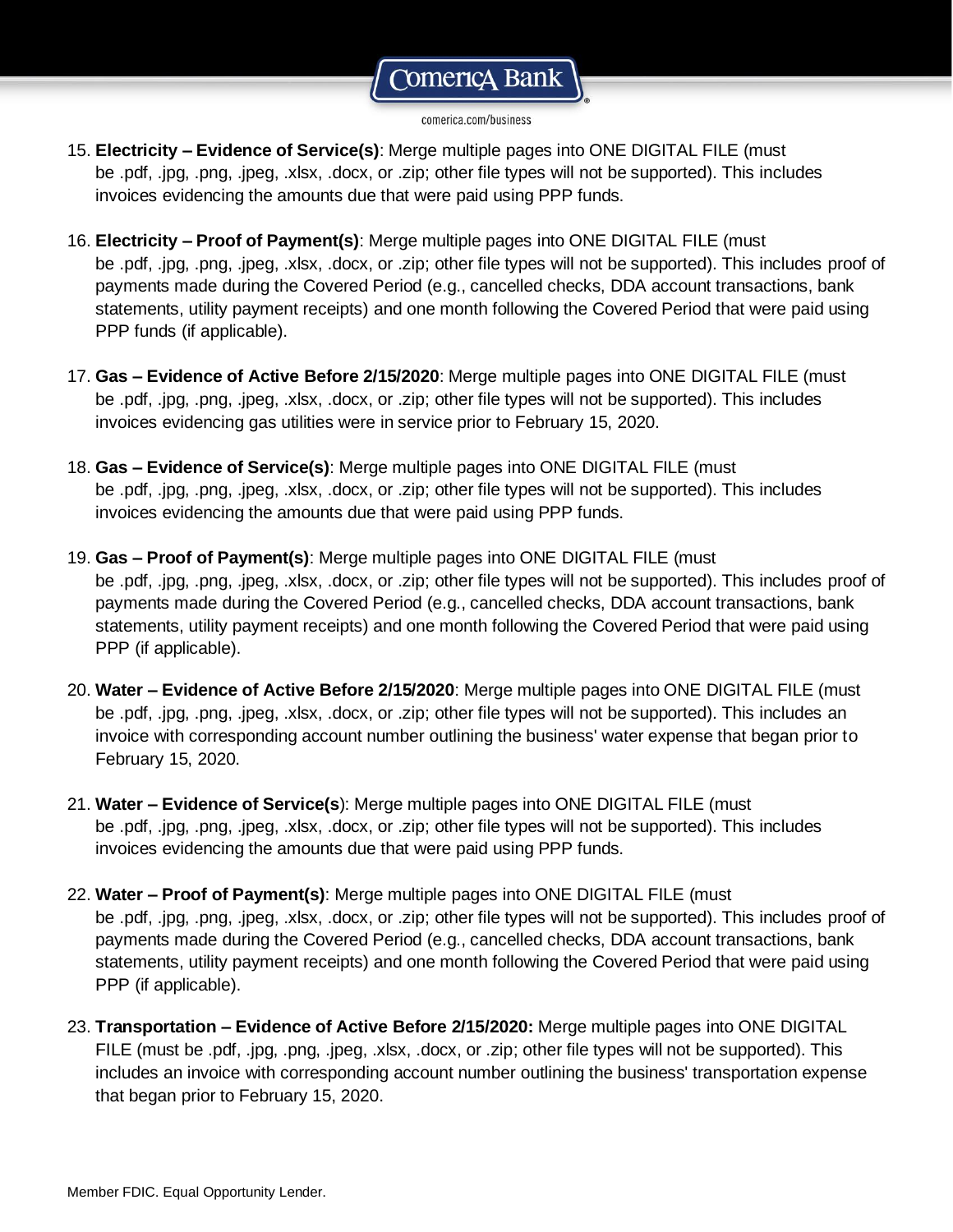comerica.com/business

- 24. **Transportation – Evidence of Service(s)**: Merge multiple pages into ONE DIGITAL FILE (must be .pdf, .jpg, .png, .jpeg, .xlsx, .docx, or .zip; other file types will not be supported). This includes invoices evidencing the amounts due that were paid using PPP funds.
- 25. **Transportation – Proof of Payment(s)**: Merge multiple pages into ONE DIGITAL FILE (must be .pdf, .jpg, .png, .jpeg, .xlsx, .docx, or .zip; other file types will not be supported). This includes updated proof of payments made during the Covered Period (cancelled checks, DDA account transactions, bank statements, transportation payment receipts) and one month following the Covered Period that were paid using PPP funds (if applicable).
- 26. **Telephone – Evidence of Active Before 2/15/2020**: Merge multiple pages into ONE DIGITAL FILE (must be .pdf, .jpg, .png, .jpeg, .xlsx, .docx, or .zip; other file types will not be supported). This includes an invoice with corresponding account number outlining the business' telephone expense that began prior to February 15, 2020.
- 27. **Telephone – Evidence of Service(s)**: Merge multiple pages into ONE DIGITAL FILE (must be .pdf, .jpg, .png, .jpeg, .xlsx, .docx, or .zip; other file types will not be supported). This includes invoices evidencing the amounts due that were paid using PPP funds.
- 28. **Telephone – Proof of Payment(s)**: Merge multiple pages into ONE DIGITAL FILE (must be .pdf, .jpg, .png, .jpeg, .xlsx, .docx, or .zip; other file types will not be supported). This includes updated proof of payments made during the Covered Period (cancelled checks, DDA account transactions, bank statements, telephone payment receipts) and one month following the Covered Period that were paid using PPP funds (if applicable).
- 29. **Internet Access – Evidence of Active Before 2/15/2020**: Merge multiple pages into ONE DIGITAL FILE (must be .pdf, .jpg, .png, .jpeg, .xlsx, .docx, or .zip; other file types will not be supported). This includes an invoice with corresponding account number outlining the business' internet expense that began prior to February 15, 2020.
- 30. **Internet Access – Evidence of Service(s)**: Merge multiple pages into ONE DIGITAL FILE (must be .pdf, .jpg, .png, .jpeg, .xlsx, .docx, or .zip; other file types will not be supported). This includes invoices evidencing the amounts due that were paid using PPP funds.
- 31. **Internet Access – Proof of Payment(s)**: Merge multiple pages into ONE DIGITAL FILE (must be .pdf, .jpg, .png, .jpeg, .xlsx, .docx, or .zip; other file types will not be supported). This includes updated proof of payments made during the Covered Period (cancelled checks, DDA account transactions, bank statements, internet payment receipts) and one month following the Covered Period (if applicable) that were paid using PPP funds.
- 32. **Covered Operations Expenditures – Evidence of Expenditure(s)**: Merge multiple pages into ONE DIGITAL FILE (must be .pdf, .jpeg, .jpg, .png, .xlsx, .docx, or .zip; other file types will not be supported). Provide copies of invoices, orders or purchase orders paid during the Covered Period for any business software or cloud computing service that facilitates business operations; product or service delivery; the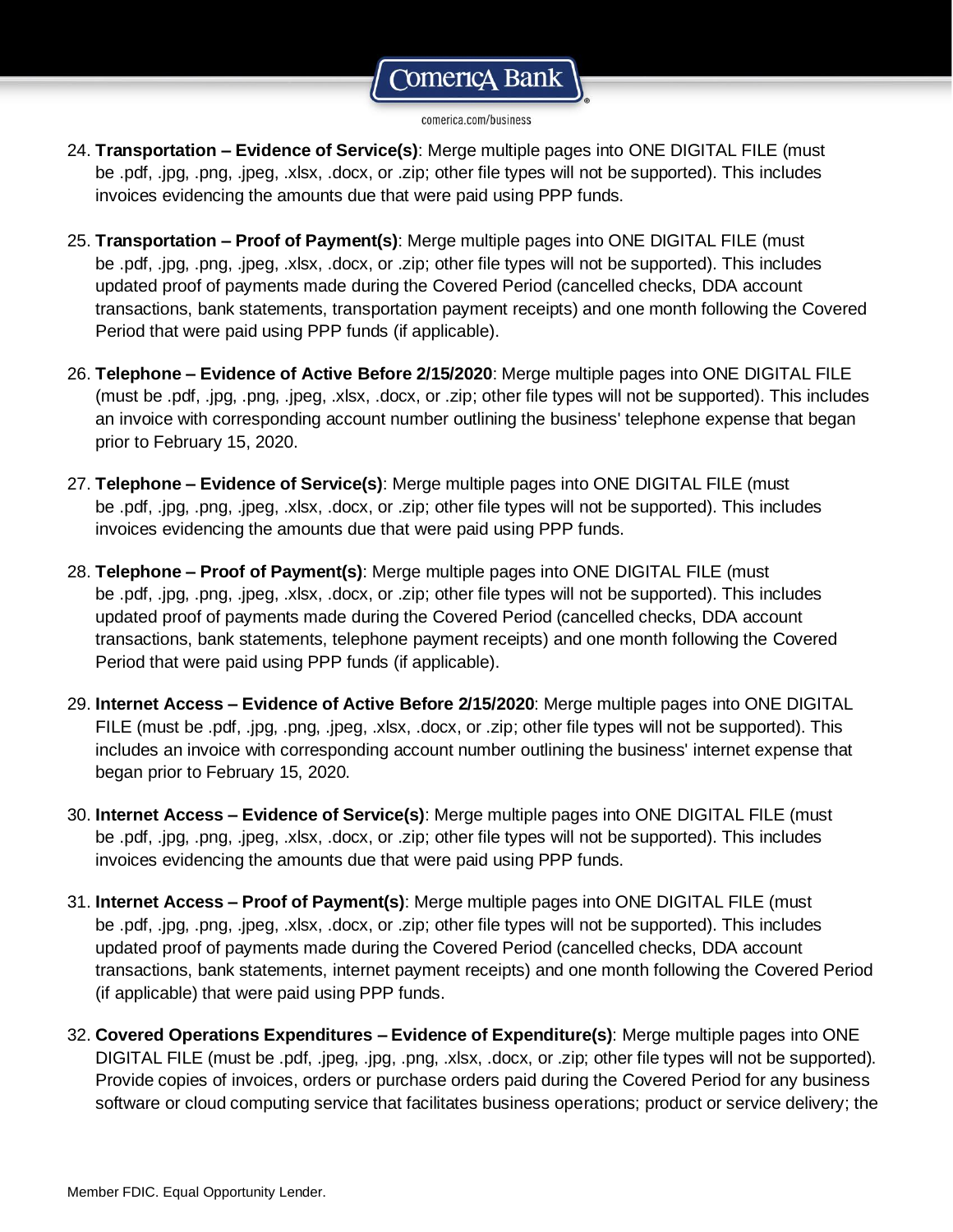#### comerica.com/business

processing, payment, or tracking of payroll expenses; human resources; sales and billing functions; or accounting or tracking of supplies, inventory, records and expenses.

- 33. **Covered Operations Expenditures – Proof of Payment(s)**: Merge multiple pages into ONE DIGITAL FILE (must be .pdf, .jpeg, .jpg, .png, .xlsx, .docx, or .zip; other file types will not be supported). Provide proof of payment made during the Covered Period, including copies of receipts, cancelled checks, or account statements verifying those eligible payments.
- 34. **Covered Property Damage Costs – Evidence of Cost(s)**: Merge multiple pages into ONE DIGITAL FILE (must be .pdf, .jpeg, .jpg, .png, .xlsx, .docx, or .zip; other file types will not be supported). Provide copies of invoices, orders or purchase orders paid during the Covered Period. Provide documentation that the costs were related to property damage and vandalism or looting due to public disturbances that occurred during 2020 and that such costs were not covered by insurance or other compensation (including police reports, partial insurance claims, etc.).
- 35. **Covered Property Damage Costs – Proof of Payment(s)**: Merge multiple pages into ONE DIGITAL FILE (must be .pdf, .jpeg, .jpg, .png, .xlsx, .docx, or .zip; other file types will not be supported). Provide proof of payment made during the Covered Period, including copies of receipts, cancelled checks, or account statements verifying those eligible payments.
- 36. **Covered Perishable Supplier Costs – Evidence of Cost(s)**: Merge multiple pages into ONE DIGITAL FILE (must be .pdf, .jpeg, .jpg, .png, .xlsx, .docx, or .zip; other file types will not be supported). Provide copies of contracts, orders or purchase orders in effect at any time before or at any time during the Covered Period for expenditures made to a supplier of goods for the supply of goods that are essential to the operations of the Borrower at the time the expenditure is made.
- 37. **Covered Perishable Supplier Costs – Proof of Payment(s)**: Merge multiple pages into ONE DIGITAL FILE (must be .pdf, .jpeg, .jpg, .png, .xlsx, .docx, or .zip; other file types will not be supported). Provide proof of payment made during the Covered Period, including copies of receipts, cancelled checks, or account statements verifying those eligible payments.
- 38. **Covered Nonperishable Supplier Costs – Evidence of Cost(s)**: Merge multiple pages into ONE DIGITAL FILE (must be .pdf, .jpeg, .jpg, .png, .xlsx, .docx, or .zip; other file types will not be supported). Provide copies of contracts, orders or purchase orders in effect at any time before the Covered Period for expenditures made to a supplier of goods for the supply of goods that are essential to the operations of the Borrower at the time the expenditure is made.
- 39. **Covered Nonperishable Supplier Costs – Proof of Payment(s)**: Merge multiple pages into ONE DIGITAL FILE (must be .pdf, .jpeg, .jpg, .png, .xlsx, .docx, or .zip; other file types will not be supported). Provide copies of invoices, orders or purchase orders paid during the Covered Period and receipts, cancelled checks, or account statements verifying those eligible payments.
- 40. **Covered Worker Protection Expenditures – Evidence of Expenditure(s)**: Merge multiple pages into ONE DIGITAL FILE (must be .pdf, .jpeg, .jpg, .png, .xlsx, .docx, or .zip; other file types will not be supported). Provide copies of invoices, orders or purchase orders paid during the Covered Period for